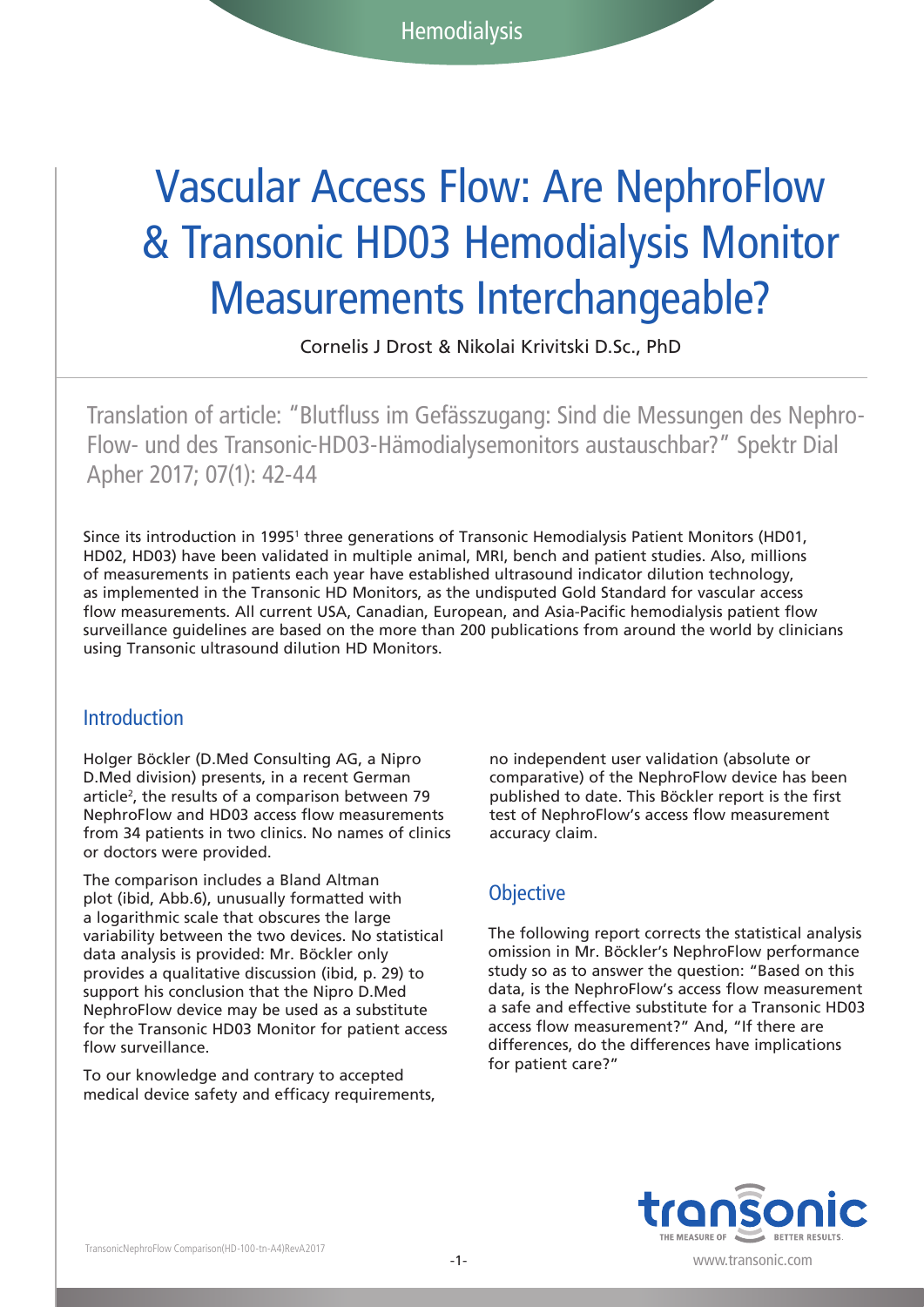# Vascular Access Flow: Are NephroFlow and Transonic

### Statistical Analysis

From the Böckler comparison graph (ibid, Abb.5), Transonic identified 75 out of the 79 access flow (Qa) measurements. (Four others seem to have the same values and could not be recovered from the graph; if these omitted points are normal-distributed within the set, their omission should not significantly impact a statistical analysis.) These 75 data points were used for the following statistical analysis: #1 Critchley and Critchley criterion3 and #2 Accuracy Specification.

We calculated percent error (PE) for the 75 observations. NephroFlow access flow reading (QaNF) against its reference Transonic reading (QaHD03).

- PE defines the 95.4% confidence limits: about 19 of 20 QaNF would fall between these limits if their distribution were Gaussian ("normal").
- PE = 2\* SD/Mean, where SD is the standard deviation of the (QaNF QaHD03) data sets.
- Mean is an average of all (QaNF+QaHD03)/2 data points.
- Bias is defined as the average of the (QaHD03 QaNF) data points, the average difference between the two methods.

### First Criterion: Critchley and Critchley Analysis<sup>3</sup> Using the Bland-Altman Test<sup>4</sup>

This criterion analyzes the percent error PE, graphically presented in a (linear) Bland-Altman plot (Fig.1). For the 75 data points,  $PE = 2*$ 210/1033\*100% = 40.6%. Critchley and Critchley teach that two methods that both claim the same absolute accuracy (AbAc) will be interchangeable if PE is equal or less than  $\sqrt{2}$  \* AbAc% (if their scatter is Gaussian). Both HD03<sup>5</sup> and NephroFlow<sup>6</sup> specify ±15% absolute accuracy for the larger part of their measurement range, the Critchley-Critchley margin for agreement between the two Qa measurement devices is therefore PE  $\leq \sqrt{2*15\%} = 22\%$ .

The Critchley-Critchley criterion leaves no room for doubt. Access flow reported by NephroFlow is not interchangeable with the HD03 access flow measurement because the observed percent error of 40.6% is nearly two times larger than the required 22%.



Fig.1 Bland Altman Plot of NephroFlow vs. HD03: Flow based on Abb.5 [1] (includes 75 points out of 79). Percent Error is 40.6%; per Critchley and Critchley criterion this indicates that NephroFlow may not be used to implement Guidelines derived with the Transonic HD Monitors.

#### Second Criterion: Accuracy Specifications

Transonic and Nipro D.Med publish the same measurement accuracy specification for access flow: that its Qa reading represents true flow within the larger of ±15% and +100 mL/min5,6 (i.e., ±100 mL/min for Qa<667mL/ min, ±15% for Qa≥667mL/min). Thirty-one of the 75 NephroFlow readings in the Böckler data set (41%) are more than 100 ml/min and 15% off their reference HD03 reading. This produced a large data scatter for the reported NephroFlow vs HD03 Flow (Fig. 2a). For visual indication of the amount of measurement error introduced by the NephroFlow, we plotted in Fig.2b the same HD03 data points on the horizontal axis, and added to each data point its absolute accuracy tolerance scatter (calculated as random Gaussian data noise) of ±15%, ±100 mL/min. Fig. 2b presents how a Transonic HD Monitor represents true Qa flow. Fig. 2a illustrates the amount of data scatter that is added by the NephroFlow implementation.

Visual comparison of these two graphs illustrates that the Böckler data could not possibly be equivalent to Transonic HD03 data within  $(\pm 15\%, \pm 100 \text{ mL/min})$ : the scatter of its data points is about 2x greater.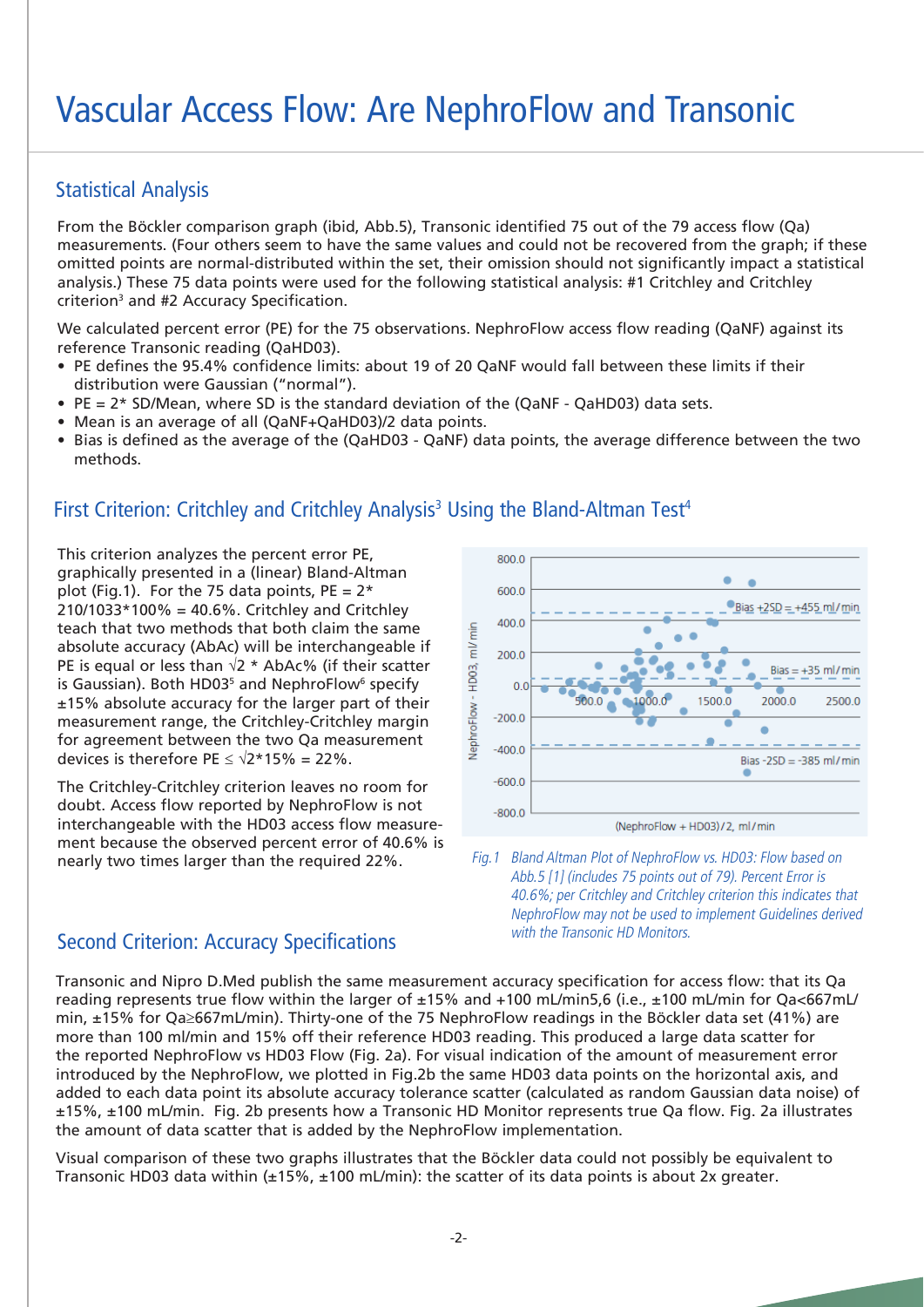# HD03 Hemodialysis Monitor Measurements Interchangeable?

#### Practical Implications

While the analysis reveals large statistical differences between data sets, the clinical user must deal with individual measurements. The large variability of the NephroFlow may lead to mistakes in diagnosis, both false positives where NephroFlow could lead to studies and treatments in patients who may not need them, and false negatives where NephroFlow would not flag conditions in patients who are indicated for further studies and treatments. Either instance is suboptimal treatment and harm to the patient.

As an example, if the NephroFlow were to be used to implement KDOQI/European guideline "An access flow in AV grafts < 600 mL/min is an indicator for pre-emptive intervention" then in Fig.2a the three points marked a-b-c would be false positives (NephroFlow reports flows around 570-580 mL/min; HD03 reports flows in the 710-740 range).

The same Guideline recommends screening for a drop in access flow >20% within one month (grafts) or three months (fistulae). For the points d and e in Fig. 2a, the HD03 reported flows around 870 mL/ min. NephroFlow could read during one screening: 1290 mL/min (point d), and 43% less at a next screening (730 mL/min, point e) to trigger a false positive indicator for pre-emptive screening. In clinics where "access flow > 2 L/min" is used as an indicator for access banding or other intervention, point f would be a false positive (NephroFlow > 2L/ min, HD03 ~ 1.45 L/min); point g would be a false negative (NephroFlow ~ 1.45 L/min, HD03 > 2 L/min).

#### Statistical Summary

- 1. Bland Altman analysis of the Böckler data set yields a Standard Error of 41%, nearly twice the medical industry margin of 22% (Critchley-Critchley).
- 2. More than one third of the data points in the Böckler data set show differences between NephroFlow and HD03 readings that exceed both technologies' accuracy specifications.



Fig. 2a: Böckler data, reprinted as NephroFlow readings against their reference HD03 measurements.



Fig.2b. The same Böckler HD03 readings, "seeded" with the HD03 specification tolerance (normal Gaussian distribution) of  $±15%$ , ±100 mL/min.